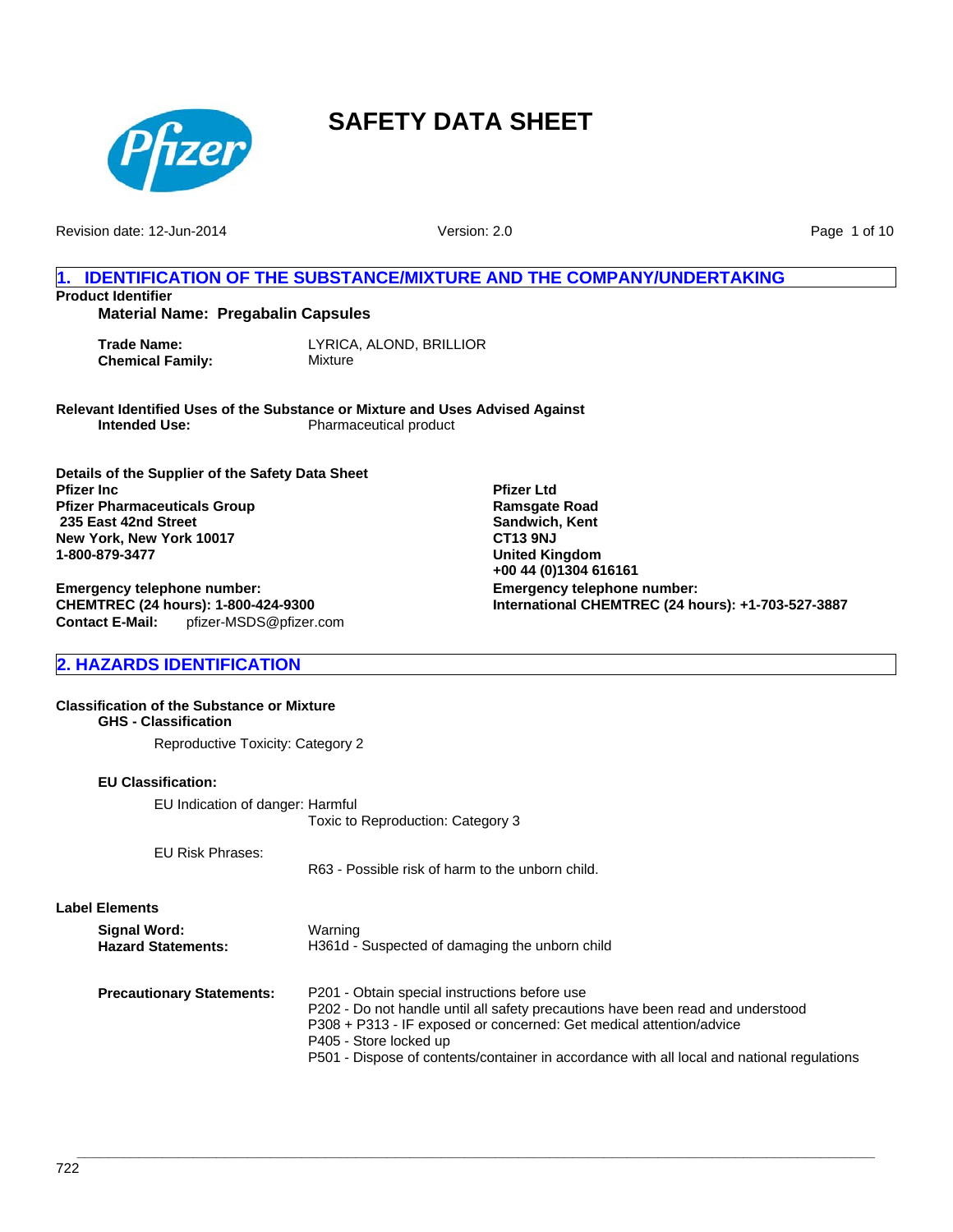**\_\_\_\_\_\_\_\_\_\_\_\_\_\_\_\_\_\_\_\_\_\_\_\_\_\_\_\_\_\_\_\_\_\_\_\_\_\_\_\_\_\_\_\_\_\_\_\_\_\_\_\_\_\_\_\_\_\_\_\_\_\_\_\_\_\_\_\_\_\_\_\_\_\_\_\_\_\_\_\_\_\_\_\_\_\_\_\_\_\_\_\_\_\_\_\_\_\_\_\_\_\_\_**

#### **Revision date: 12-Jun-2014 Material Name: Pregabalin Capsules**

**Version: 2.0 Page 2 of 10**



**Other Hazards** No data available **Australian Hazard Classification (NOHSC):**

Hazardous Substance. Non-Dangerous Goods.

**Note:** This document has been prepared in accordance with standards for workplace safety, which require the inclusion of all known hazards of the product or its ingredients regardless of the potential risk. The precautionary statements and warnings included may not apply in all cases. Your needs may vary depending upon the potential for exposure in your workplace.

# **3. COMPOSITION / INFORMATION ON INGREDIENTS**

#### **Hazardous**

| Ingredient             | <b>CAS Number</b> | EU<br><b>EINECS/ELINCS</b><br>List | <b>EU Classification</b> | <b>GHS</b><br><b>Classification</b> | %         |
|------------------------|-------------------|------------------------------------|--------------------------|-------------------------------------|-----------|
| Corn Starch            | 9005-25-8         | 232-679-6                          | Not Listed               | Not Listed                          |           |
| Pregabalin             | 148553-50-8       | Not Listed                         | Repr. Cat. 3; R63        | Repr. 2 (H361d)                     | $\leq$ 75 |
| Talc (non-asbestiform) | 14807-96-6        | 238-877-9                          | Not Listed               | Not Listed                          |           |

| Ingredient              | <b>CAS Number</b> | EU<br><b>EINECS/ELINCS</b> | <b>EU Classification</b> | <b>GHS</b><br><b>Classification</b> | % |
|-------------------------|-------------------|----------------------------|--------------------------|-------------------------------------|---|
|                         |                   | ∟ist                       |                          |                                     |   |
| Hard gelatin capsules   | <b>MIXTURE</b>    | Not Listed                 | Not Listed               | Not Listed                          |   |
| Lactose NF, monohydrate | 64044-51-5        | Not Listed                 | Not Listed               | Not Listed                          |   |

**Additional Information:** \* Proprietary

Ingredient(s) indicated as hazardous have been assessed under standards for workplace safety. In accordance with 29 CFR 1910.1200, the exact percentage composition of this mixture has been withheld as a trade secret.

**For the full text of the R phrases and CLP/GHS abbreviations mentioned in this Section, see Section 16**

#### **4. FIRST AID MEASURES**

| <b>Description of First Aid Measures</b> |                                                                                                                                                                                       |  |  |
|------------------------------------------|---------------------------------------------------------------------------------------------------------------------------------------------------------------------------------------|--|--|
| <b>Eye Contact:</b>                      | Flush with water while holding eyelids open for at least 15 minutes. Seek medical attention<br>immediately.                                                                           |  |  |
| <b>Skin Contact:</b>                     | Remove contaminated clothing. Flush area with large amounts of water. Use soap. Seek<br>medical attention.                                                                            |  |  |
| Ingestion:                               | Never give anything by mouth to an unconscious person. Wash out mouth with water. Do not<br>induce vomiting unless directed by medical personnel. Seek medical attention immediately. |  |  |
| Inhalation:                              | Remove to fresh air and keep patient at rest. Seek medical attention immediately.                                                                                                     |  |  |

**\_\_\_\_\_\_\_\_\_\_\_\_\_\_\_\_\_\_\_\_\_\_\_\_\_\_\_\_\_\_\_\_\_\_\_\_\_\_\_\_\_\_\_\_\_\_\_\_\_\_\_\_\_\_\_\_\_\_\_\_\_\_\_\_\_\_\_\_\_\_\_\_\_\_\_\_\_\_\_\_\_\_\_\_\_\_\_\_\_\_\_\_\_\_\_\_\_\_\_\_\_\_\_**

**Most Important Symptoms and Effects, Both Acute and Delayed**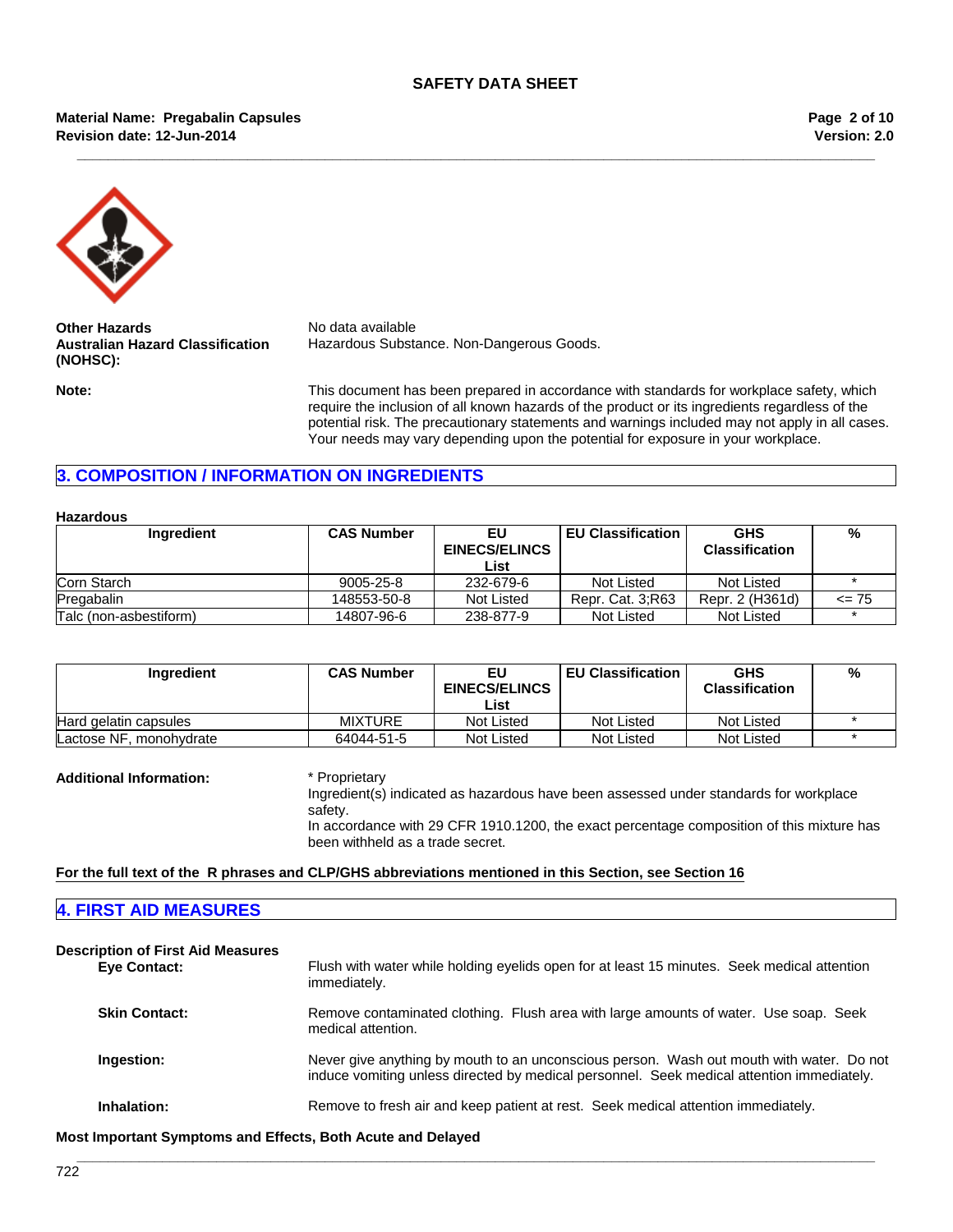#### **Revision date: 12-Jun-2014 Material Name: Pregabalin Capsules**

| <b>Symptoms and Effects of</b> | For information on potential signs and symptoms of exposure, See Section 2 - Hazards |
|--------------------------------|--------------------------------------------------------------------------------------|
| Exposure:                      | Identification and/or Section 11 - Toxicological Information.                        |
| <b>Medical Conditions</b>      | None known                                                                           |
| <b>Aggravated by Exposure:</b> |                                                                                      |

**\_\_\_\_\_\_\_\_\_\_\_\_\_\_\_\_\_\_\_\_\_\_\_\_\_\_\_\_\_\_\_\_\_\_\_\_\_\_\_\_\_\_\_\_\_\_\_\_\_\_\_\_\_\_\_\_\_\_\_\_\_\_\_\_\_\_\_\_\_\_\_\_\_\_\_\_\_\_\_\_\_\_\_\_\_\_\_\_\_\_\_\_\_\_\_\_\_\_\_\_\_\_\_**

#### **Indication of the Immediate Medical Attention and Special Treatment Needed Notes to Physician:** None

### **5. FIRE FIGHTING MEASURES**

**Extinguishing Media:** Use carbon dioxide, dry chemical, or water spray.

#### **Special Hazards Arising from the Substance or Mixture Hazardous Combustion Products:** Formation of toxic gases is possible during heating or fire.

**Fire / Explosion Hazards:** Not applicable

#### **Advice for Fire-Fighters**

During all fire fighting activities, wear appropriate protective equipment, including self-contained breathing apparatus.

| <b>6. ACCIDENTAL RELEASE MEASURES</b> |  |
|---------------------------------------|--|
|---------------------------------------|--|

#### **Personal Precautions, Protective Equipment and Emergency Procedures**

Personnel involved in clean-up should wear appropriate personal protective equipment (see Section 8). Minimize exposure.

#### **Environmental Precautions**

Place waste in an appropriately labeled, sealed container for disposal. Care should be taken to avoid environmental release.

### **Methods and Material for Containment and Cleaning Up**

| Measures for Cleaning /<br><b>Collecting:</b> | Contain the source of spill if it is safe to do so. Collect spilled material by a method that<br>controls dust generation. A damp cloth or a filtered vacuum should be used to clean spills of<br>dry solids. Clean spill area thoroughly. |
|-----------------------------------------------|--------------------------------------------------------------------------------------------------------------------------------------------------------------------------------------------------------------------------------------------|
| <b>Additional Consideration for</b>           | Non-essential personnel should be evacuated from affected area. Report emergency                                                                                                                                                           |
| Large Spills:                                 | situations immediately. Clean up operations should only be undertaken by trained personnel.                                                                                                                                                |

#### **7. HANDLING AND STORAGE**

#### **Precautions for Safe Handling**

If tablets or capsules are crushed and/or broken, avoid breathing dust and avoid contact with eyes, skin, and clothing. Use appropriate ventilation. Avoid generating airborne dust. When handling, use appropriate personal protective equipment (see Section 8). Wash thoroughly after handling. Releases to the environment should be avoided. Review and implement appropriate technical and procedural waste water and waste disposal measures to prevent occupational exposure or environmental releases. Potential points of process emissions of this material to the atmosphere should be controlled with dust collectors, HEPA filtration systems or other equivalent controls.

**\_\_\_\_\_\_\_\_\_\_\_\_\_\_\_\_\_\_\_\_\_\_\_\_\_\_\_\_\_\_\_\_\_\_\_\_\_\_\_\_\_\_\_\_\_\_\_\_\_\_\_\_\_\_\_\_\_\_\_\_\_\_\_\_\_\_\_\_\_\_\_\_\_\_\_\_\_\_\_\_\_\_\_\_\_\_\_\_\_\_\_\_\_\_\_\_\_\_\_\_\_\_\_**

#### **Conditions for Safe Storage, Including any Incompatibilities**

**Storage Conditions:** Store as directed by product packaging. **Specific end use(s):** No data available

#### **8. EXPOSURE CONTROLS / PERSONAL PROTECTION**

#### **Control Parameters**

**Refer to available public information for specific member state Occupational Exposure Limits.**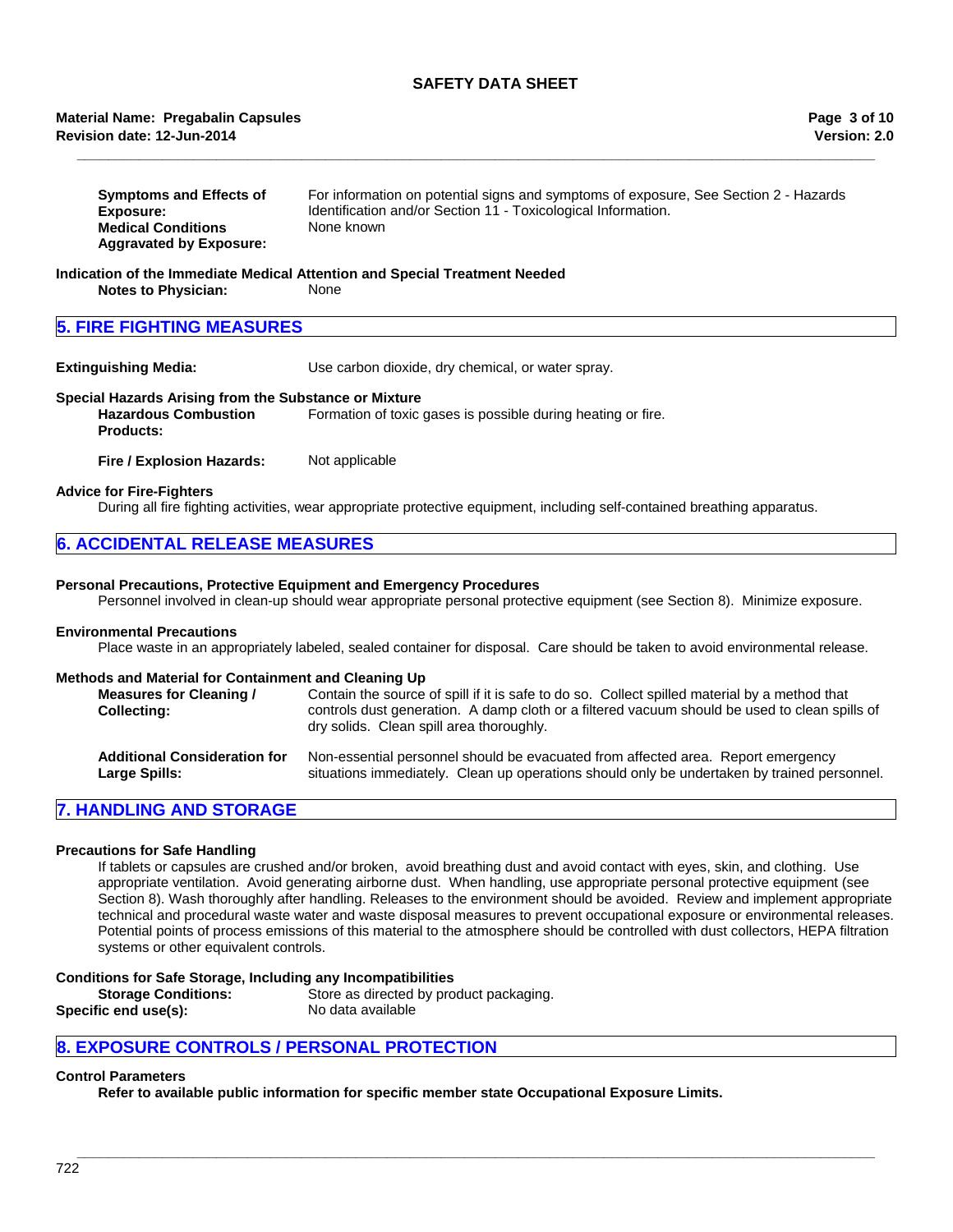**\_\_\_\_\_\_\_\_\_\_\_\_\_\_\_\_\_\_\_\_\_\_\_\_\_\_\_\_\_\_\_\_\_\_\_\_\_\_\_\_\_\_\_\_\_\_\_\_\_\_\_\_\_\_\_\_\_\_\_\_\_\_\_\_\_\_\_\_\_\_\_\_\_\_\_\_\_\_\_\_\_\_\_\_\_\_\_\_\_\_\_\_\_\_\_\_\_\_\_\_\_\_\_**

# **8. EXPOSURE CONTROLS / PERSONAL PROTECTION**

| <b>Corn Starch</b>                                          |                                                |
|-------------------------------------------------------------|------------------------------------------------|
| <b>ACGIH Threshold Limit Value (TWA)</b>                    | 10 mg/m $3$                                    |
| <b>Australia TWA</b>                                        | 10 mg/m $3$                                    |
| <b>Belgium OEL - TWA</b>                                    | 10 mg/m $3$                                    |
| <b>Bulgaria OEL - TWA</b>                                   | 10.0 mg/m <sup>3</sup>                         |
| <b>Czech Republic OEL - TWA</b>                             | 4.0 mg/m <sup>3</sup>                          |
| <b>Greece OEL - TWA</b>                                     | 10 mg/m $3$                                    |
|                                                             | 5 mg/m $3$                                     |
| <b>Ireland OEL - TWAs</b>                                   | 10 mg/m $3$                                    |
|                                                             | 4 mg/m $3$                                     |
| <b>OSHA - Final PELS - TWAs:</b>                            | 15 mg/m $3$                                    |
| <b>Portugal OEL - TWA</b>                                   | 10 mg/m $3$                                    |
| Slovakia OEL - TWA                                          | 4 mg/ $m3$                                     |
| Spain OEL - TWA                                             | 10 mg/m $3$                                    |
| <b>Switzerland OEL -TWAs</b>                                | 3 mg/ $m3$                                     |
|                                                             |                                                |
| Pregabalin                                                  |                                                |
| <b>Pfizer OEL TWA-8 Hr:</b>                                 | $500 \mu g/m3$                                 |
|                                                             |                                                |
| Talc (non-asbestiform)                                      |                                                |
| <b>ACGIH Threshold Limit Value (TWA)</b>                    | 2 mg/m $3$                                     |
| <b>Australia TWA</b>                                        | 2.5 mg/ $m3$                                   |
| <b>Austria OEL - MAKs</b>                                   | 2 mg/m $3$                                     |
|                                                             | 2 mg/ $m3$                                     |
| <b>Belgium OEL - TWA</b>                                    | 1.0 fiber/cm3                                  |
| <b>Bulgaria OEL - TWA</b>                                   |                                                |
|                                                             | 6.0 mg/m <sup>3</sup><br>3.0 mg/m <sup>3</sup> |
|                                                             | 2.0 mg/m <sup>3</sup>                          |
| <b>Czech Republic OEL - TWA</b><br><b>Denmark OEL - TWA</b> | 0.3 fiber/cm3                                  |
|                                                             |                                                |
| <b>Finland OEL - TWA</b>                                    | 0.5 fiber/cm3                                  |
| Greece OEL - TWA                                            | 10 mg/m $3$                                    |
|                                                             | 2 mg/m $3$                                     |
| Hungary OEL - TWA                                           | 2 mg/m $3$                                     |
| <b>Ireland OEL - TWAs</b>                                   | 10 mg/m $3$                                    |
|                                                             | $0.8 \text{ mg/m}^3$                           |
| Lithuania OEL - TWA                                         | 2 mg/ $m3$                                     |
|                                                             | 1 mg/ $m3$                                     |
| <b>Netherlands OEL - TWA</b>                                | $0.25$ mg/m <sup>3</sup>                       |
| OSHA - Final PELs - Table Z-3 Mineral D:                    | 20 mppcf                                       |
| Poland OEL - TWA                                            | 4.0 mg/m <sup>3</sup>                          |
|                                                             | 1.0 mg/m $3$                                   |
| Portugal OEL - TWA                                          | 2 mg/m $3$                                     |
| Romania OEL - TWA                                           | 2 mg/m $3$                                     |
| Slovakia OEL - TWA                                          | 2 mg/m $3$                                     |
|                                                             | 10 mg/m $3$                                    |
| Slovenia OEL - TWA                                          | 2 mg/m $3$                                     |
| Spain OEL - TWA                                             | 2 mg/m $3$                                     |
| <b>Sweden OEL - TWAs</b>                                    | 2 mg/m $3$                                     |
|                                                             | 1 mg/m $3$                                     |
| <b>Switzerland OEL -TWAs</b>                                | 2 mg/m $3$                                     |

**Exposure Controls**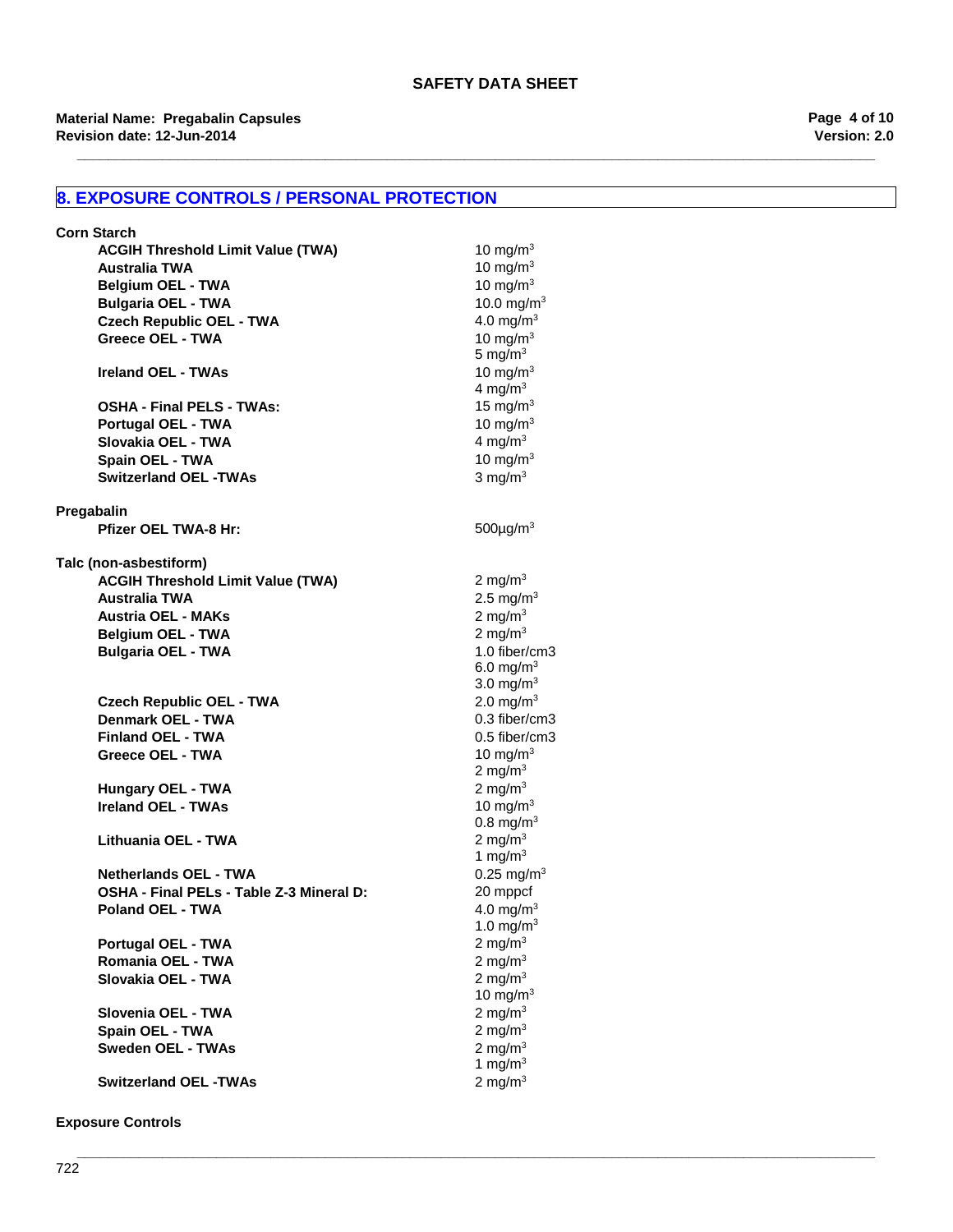**\_\_\_\_\_\_\_\_\_\_\_\_\_\_\_\_\_\_\_\_\_\_\_\_\_\_\_\_\_\_\_\_\_\_\_\_\_\_\_\_\_\_\_\_\_\_\_\_\_\_\_\_\_\_\_\_\_\_\_\_\_\_\_\_\_\_\_\_\_\_\_\_\_\_\_\_\_\_\_\_\_\_\_\_\_\_\_\_\_\_\_\_\_\_\_\_\_\_\_\_\_\_\_**

| <b>8. EXPOSURE CONTROLS / PERSONAL PROTECTION</b> |                                                                                                                                                                                                                                                                        |
|---------------------------------------------------|------------------------------------------------------------------------------------------------------------------------------------------------------------------------------------------------------------------------------------------------------------------------|
| <b>Engineering Controls:</b>                      | Engineering controls should be used as the primary means to control exposures. General<br>room ventilation is adequate unless the process generates dust, mist or fumes. Keep airborne<br>contamination levels below the exposure limits listed above in this section. |
| <b>Personal Protective</b>                        | Refer to applicable national standards and regulations in the selection and use of personal                                                                                                                                                                            |
| Equipment:                                        | protective equipment (PPE).                                                                                                                                                                                                                                            |
| Hands:                                            | Impervious gloves are recommended if skin contact with drug product is possible and for bulk<br>processing operations.                                                                                                                                                 |
| Eyes:                                             | Wear safety glasses or goggles if eye contact is possible.                                                                                                                                                                                                             |
| Skin:                                             | Impervious protective clothing is recommended if skin contact with drug product is possible and<br>for bulk processing operations.                                                                                                                                     |
| <b>Respiratory protection:</b>                    | If the applicable Occupational Exposure Limit (OEL) is exceeded, wear an appropriate<br>respirator with a protection factor sufficient to control exposures to below the OEL.                                                                                          |

# **9. PHYSICAL AND CHEMICAL PROPERTIES**

| <b>Physical State:</b><br>Odor:<br><b>Molecular Formula:</b>                                                                                                                                                                                                  | Capsule<br>No data available.<br>Mixture                                                                | Color:<br><b>Odor Threshold:</b><br><b>Molecular Weight:</b>                                                            | Various<br>No data available.<br>Mixture |
|---------------------------------------------------------------------------------------------------------------------------------------------------------------------------------------------------------------------------------------------------------------|---------------------------------------------------------------------------------------------------------|-------------------------------------------------------------------------------------------------------------------------|------------------------------------------|
| <b>Solvent Solubility:</b><br><b>Water Solubility:</b><br>pH:<br>Melting/Freezing Point (°C):<br><b>Boiling Point (°C):</b><br>Partition Coefficient: (Method, pH, Endpoint, Value)<br>Lactose NF, monohydrate<br>No data available<br>Talc (non-asbestiform) | No data available<br>No data available<br>No data available.<br>No data available<br>No data available. |                                                                                                                         |                                          |
| No data available<br><b>Corn Starch</b><br>No data available<br>Pregabalin<br>Predicted<br>7.4 $Log D$<br>$-1.35$<br>Hard gelatin capsules<br>No data available<br>Decomposition Temperature (°C):                                                            | No data available.                                                                                      |                                                                                                                         |                                          |
| <b>Evaporation Rate (Gram/s):</b><br>Vapor Pressure (kPa):<br>Vapor Density (g/ml):<br><b>Relative Density:</b><br><b>Viscosity:</b>                                                                                                                          | No data available<br>No data available<br>No data available<br>No data available<br>No data available   |                                                                                                                         |                                          |
| <b>Flammablity:</b><br>Autoignition Temperature (Solid) (°C):<br><b>Flammability (Solids):</b><br>Flash Point (Liquid) (°C):<br>Upper Explosive Limits (Liquid) (% by Vol.):<br>Lower Explosive Limits (Liquid) (% by Vol.):<br><b>Polymerization:</b>        |                                                                                                         | No data available<br>No data available<br>No data available<br>No data available<br>No data available<br>Will not occur |                                          |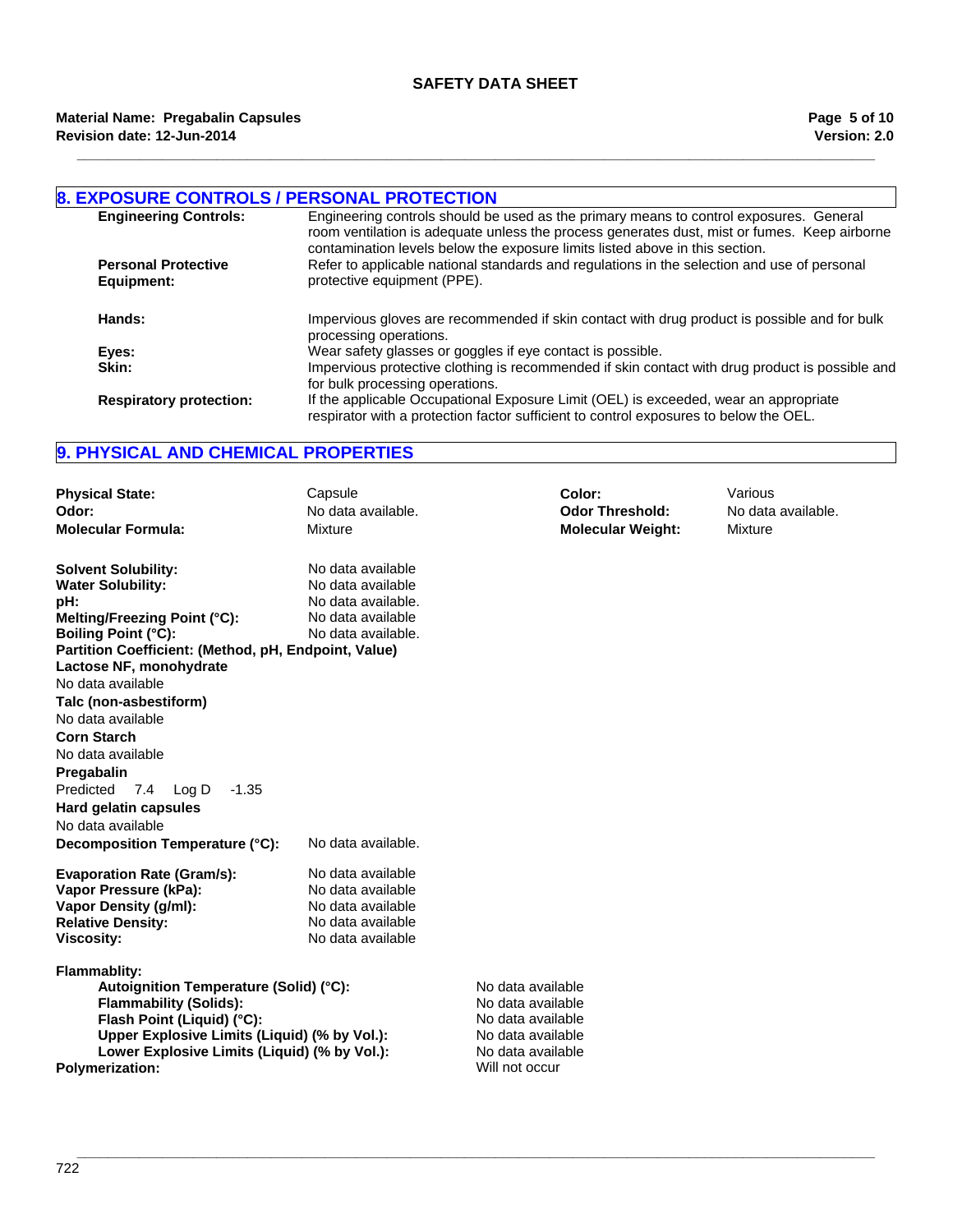**\_\_\_\_\_\_\_\_\_\_\_\_\_\_\_\_\_\_\_\_\_\_\_\_\_\_\_\_\_\_\_\_\_\_\_\_\_\_\_\_\_\_\_\_\_\_\_\_\_\_\_\_\_\_\_\_\_\_\_\_\_\_\_\_\_\_\_\_\_\_\_\_\_\_\_\_\_\_\_\_\_\_\_\_\_\_\_\_\_\_\_\_\_\_\_\_\_\_\_\_\_\_\_**

## **10. STABILITY AND REACTIVITY**

| <b>Reactivity:</b>                        |
|-------------------------------------------|
| <b>Chemical Stability:</b>                |
| <b>Possibility of Hazardous Reactions</b> |
| <b>Oxidizing Properties:</b>              |
| <b>Conditions to Avoid:</b>               |
| <b>Incompatible Materials:</b>            |
| <b>Hazardous Decomposition</b>            |
| Products:                                 |
|                                           |

**Reactivity:** No data available Stable under normal conditions of use. **Oxidizing Properties:** No data available Fine particles (such as dust and mists) may fuel fires/explosions. As a precautionary measure, keep away from strong oxidizers No data available

# **11. TOXICOLOGICAL INFORMATION**

# **Information on Toxicological Effects**

The information included in this section describes the potential hazards of the individual ingredients. **Long Term:** Animal studies indicate that this material may cause adverse effects on the fetus. **Known Clinical Effects:** Adverse effects most commonly reported in clinical use include dizziness, blurred vision, weight gain, sleepiness (somnolence), inability to concentrate, swelling, dry mouth. Hypersensitivity reactions may also occur in susceptible individuals. Other less common effects include suicidal behavior.

#### **Acute Toxicity: (Species, Route, End Point, Dose)**

**Talc (non-asbestiform)** Rat Oral LD50 >1600 mg/kg

#### **Pregabalin**

**Acute Toxicity Comments:** A greater than symbol (>) indicates that the toxicity endpoint being tested was not achievable at the highest dose used in the test. Mouse Oral LD50 >5000mg/kg RatOralLD50 >5000mg/kg Rat IV LD50 >300mg/kg

#### **Irritation / Sensitization: (Study Type, Species, Severity)**

#### **Pregabalin**

Skin Sensitization - LLNARatNegative Skin Sensitization - BeuhlerGuinea PigNegative

#### **Repeated Dose Toxicity: (Duration, Species, Route, Dose, End Point, Target Organ)**

#### **Pregabalin**

13 Week(s)RatOral50mg/kg/dayNOAELCentral nervous system, Male reproductive system 4 Week(s)RatOral500mg/kg/dayLOAELCentral Nervous System, Male reproductive system 4 Week(s)MonkeyOral100mg/kg/dayNOAELCentral Nervous System 52 Week(s)RatOral50mg/kg/dayLOAELBlood forming organs

## **Reproduction & Developmental Toxicity: (Study Type, Species, Route, Dose, End Point, Effect(s))**

#### **Pregabalin**

Peri-/Postnatal DevelopmentRatOral100mg/kg/dayNOAELDevelopmental toxicity, Fertility Fertility & Early Embryonic Development - MalesRatOral250mg/kg/dayNOAELNo effects at maximum dose

**\_\_\_\_\_\_\_\_\_\_\_\_\_\_\_\_\_\_\_\_\_\_\_\_\_\_\_\_\_\_\_\_\_\_\_\_\_\_\_\_\_\_\_\_\_\_\_\_\_\_\_\_\_\_\_\_\_\_\_\_\_\_\_\_\_\_\_\_\_\_\_\_\_\_\_\_\_\_\_\_\_\_\_\_\_\_\_\_\_\_\_\_\_\_\_\_\_\_\_\_\_\_\_**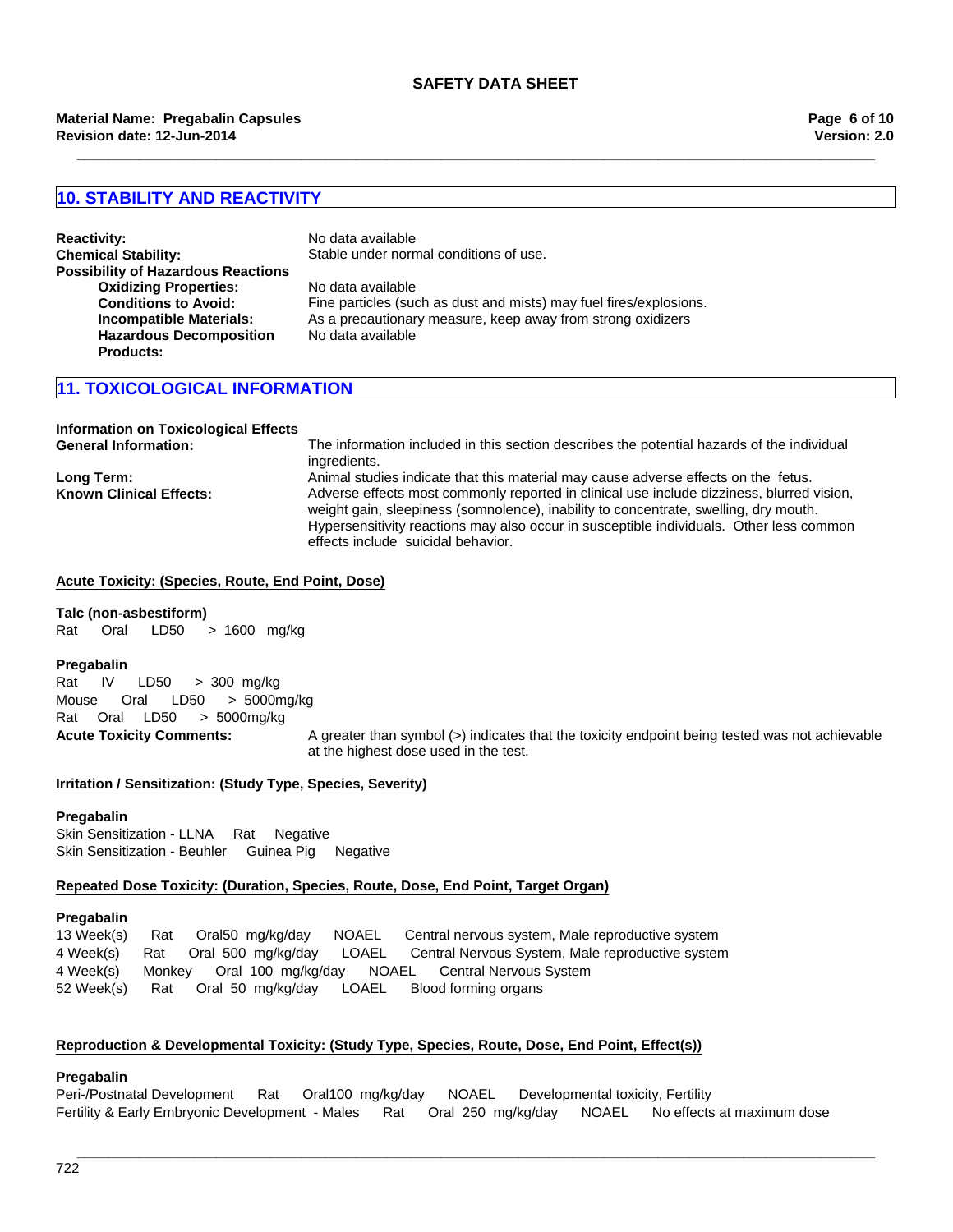**\_\_\_\_\_\_\_\_\_\_\_\_\_\_\_\_\_\_\_\_\_\_\_\_\_\_\_\_\_\_\_\_\_\_\_\_\_\_\_\_\_\_\_\_\_\_\_\_\_\_\_\_\_\_\_\_\_\_\_\_\_\_\_\_\_\_\_\_\_\_\_\_\_\_\_\_\_\_\_\_\_\_\_\_\_\_\_\_\_\_\_\_\_\_\_\_\_\_\_\_\_\_\_**

#### **11. TOXICOLOGICAL INFORMATION**

Fertility & Embryonic Development-FemalesRatOral1250mg/kg/dayNOAELNegative Embryo / Fetal DevelopmentRatOral500mg/kg/dayNOAELNot Teratogenic Embryo / Fetal DevelopmentRabbitOral500mg/kg/dayNOAELNot Teratogenic

#### **Genetic Toxicity: (Study Type, Cell Type/Organism, Result)**

#### **Pregabalin**

Bacterial Mutagenicity (Ames)BacteriaNegative *In Vivo* Unscheduled DNA SynthesisRatNegative *In Vivo* MicronucleusMouseNegative *In Vitro* Chromosome AberrationChinese Hamster Ovary (CHO) cellsNegative

#### **Carcinogenicity: (Duration, Species, Route, Dose, End Point, Effect(s))**

#### **Pregabalin**

104 Week(s)MouseOral200mg/kg/dayNOAELMalignant tumors 104 Week(s)MouseOral1000mg/kg/dayNOAELNot carcinogenic 104 Week(s)RatOral450mg/kg/dayNOAELNot carcinogenic

**Carcinogen Status:** None of the components of this formulation are listed as a carcinogen by IARC, NTP or OSHA.

# **Talc (non-asbestiform)**

**IARC:** Group 3 (Not Classifiable)

# **12. ECOLOGICAL INFORMATION**

**Environmental Overview:** The environmental characteristics of this material have not been fully evaluated. Releases to the environment should be avoided.

**Toxicity:**

#### **Aquatic Toxicity: (Species, Method, End Point, Duration, Result)**

#### **Pregabalin**

Aquatic Toxicity Comments: A greater than symbol (>) indicates that aquatic toxicity was not observed at the maximum dose tested. *Daphnia magna* (Water Flea)EC50 48Hours>1000mg/L *Oncorhynchus mykiss* (Rainbow Trout)OECDLC50 96Hours>1000mg/L Green algae OECDEbC50 72Hours>300mg/L Green Algae OECDErC50 72Hours>300mg/L

#### **Bacterial Inhibition: (Inoculum, Method, End Point, Result)**

### **Pregabalin**

*Aspergillus niger* (Fungus) OECD MIC>1000mg/L *Trichoderma viride* (Fungus)OECDMIC>1000mg/L *Clostridium perfingens* (Bacterium)OECDMIC>997mg/L *Bacillus subtilis* (Bacterium)OECDMIC>1000mg/L *Nostoc sp.* (Freshwater Cyanobacteria)OECDMIC>1000mg/L

#### **Persistence and Degradability:** No data available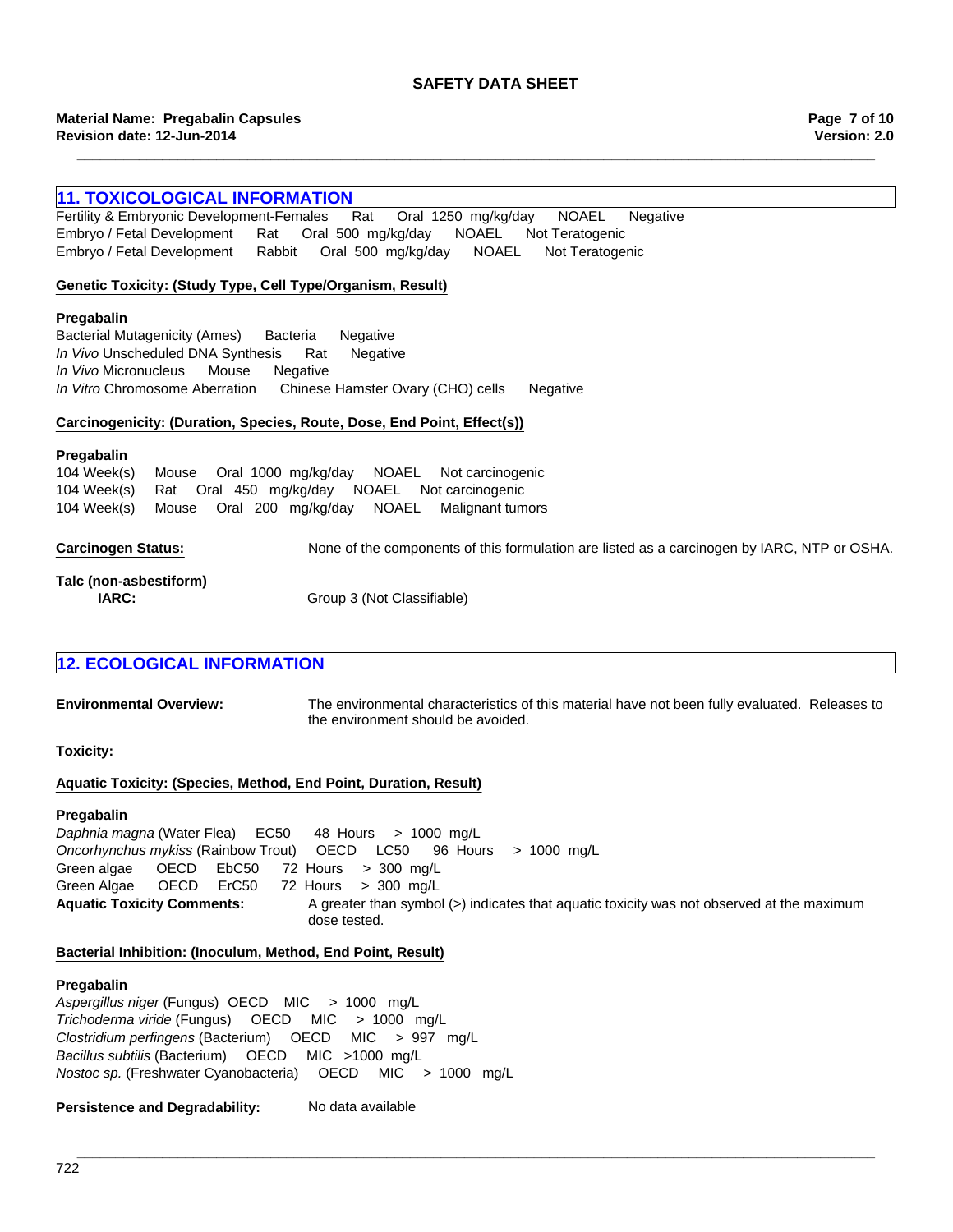**\_\_\_\_\_\_\_\_\_\_\_\_\_\_\_\_\_\_\_\_\_\_\_\_\_\_\_\_\_\_\_\_\_\_\_\_\_\_\_\_\_\_\_\_\_\_\_\_\_\_\_\_\_\_\_\_\_\_\_\_\_\_\_\_\_\_\_\_\_\_\_\_\_\_\_\_\_\_\_\_\_\_\_\_\_\_\_\_\_\_\_\_\_\_\_\_\_\_\_\_\_\_\_**

**Bio-accumulative Potential: Partition Coefficient: (Method, pH, Endpoint, Value)** Predicted7.4Log D-1.35 **Pregabalin**

**Mobility in Soil:** No data available

### **13. DISPOSAL CONSIDERATIONS**

**Waste Treatment Methods:** Dispose of waste in accordance with all applicable laws and regulations. Member State specific and Community specific provisions must be considered. Considering the relevant known environmental and human health hazards of the material, review and implement appropriate technical and procedural waste water and waste disposal measures to prevent occupational exposure and environmental release. It is recommended that waste minimization be practiced. The best available technology should be utilized to prevent environmental releases. This may include destructive techniques for waste and wastewater.

# **14. TRANSPORT INFORMATION**

**The following refers to all modes of transportation unless specified below.**

Not regulated for transport under USDOT, EUADR, IATA, or IMDG regulations.

# **15. REGULATORY INFORMATION**

#### **Safety, Health and Environmental Regulations/Legislation Specific for the Substance or Mixture**



| <b>Not List</b> |
|-----------------|
| <b>Not List</b> |
| Present         |
| Present         |
| Present         |
| 232-679         |
|                 |

**Not Listed** Present **EU EINECS/ELINCS List** 232-679-6

**Not Listed** 

**\_\_\_\_\_\_\_\_\_\_\_\_\_\_\_\_\_\_\_\_\_\_\_\_\_\_\_\_\_\_\_\_\_\_\_\_\_\_\_\_\_\_\_\_\_\_\_\_\_\_\_\_\_\_\_\_\_\_\_\_\_\_\_\_\_\_\_\_\_\_\_\_\_\_\_\_\_\_\_\_\_\_\_\_\_\_\_\_\_\_\_\_\_\_\_\_\_\_\_\_\_\_\_**

Co.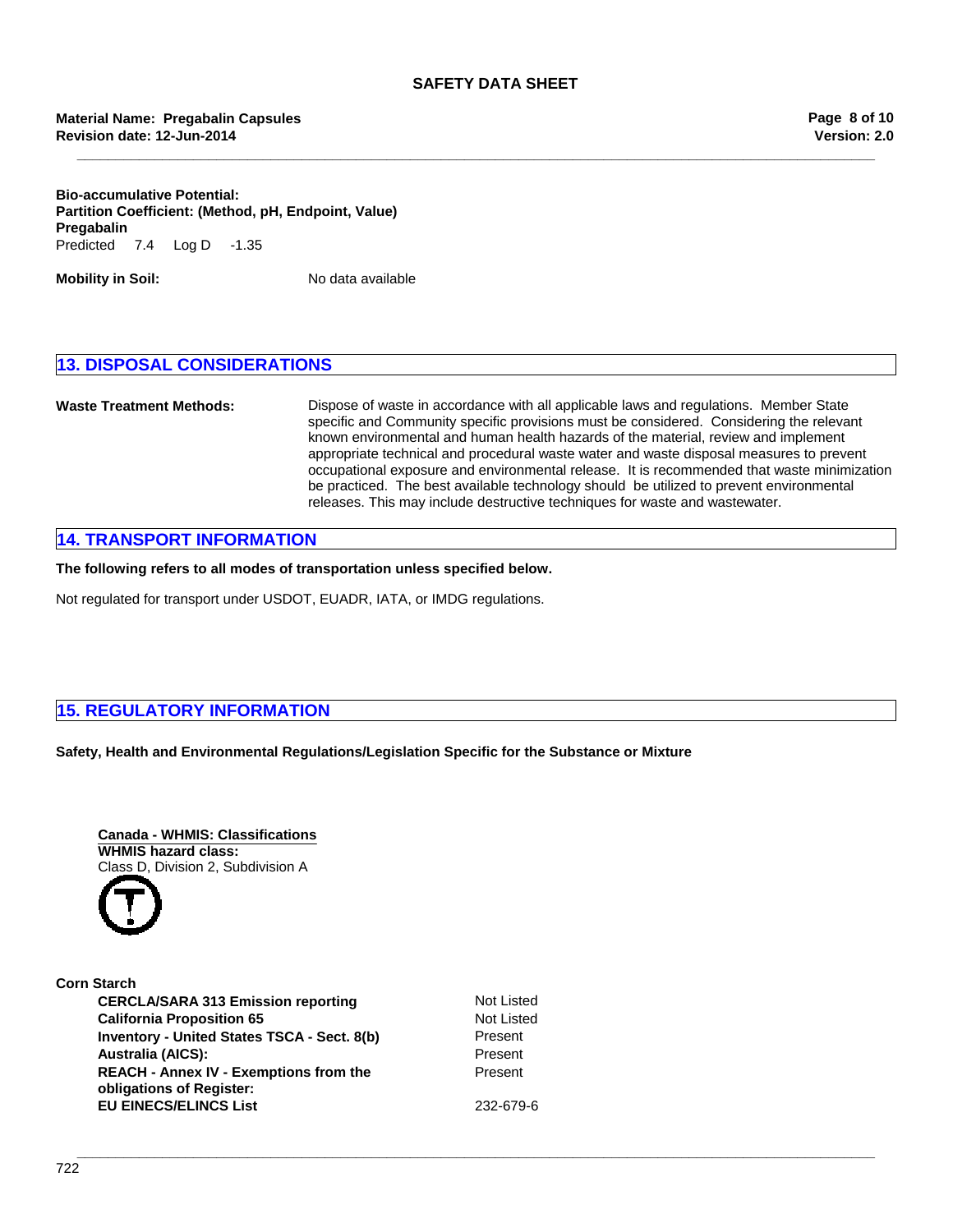**\_\_\_\_\_\_\_\_\_\_\_\_\_\_\_\_\_\_\_\_\_\_\_\_\_\_\_\_\_\_\_\_\_\_\_\_\_\_\_\_\_\_\_\_\_\_\_\_\_\_\_\_\_\_\_\_\_\_\_\_\_\_\_\_\_\_\_\_\_\_\_\_\_\_\_\_\_\_\_\_\_\_\_\_\_\_\_\_\_\_\_\_\_\_\_\_\_\_\_\_\_\_\_**

#### **Revision date: 12-Jun-2014 Material Name: Pregabalin Capsules**

# **15. REGULATORY INFORMATION**

| Hard gelatin capsules                                                |                                 |
|----------------------------------------------------------------------|---------------------------------|
| <b>CERCLA/SARA 313 Emission reporting</b>                            | Not Listed                      |
| <b>California Proposition 65</b>                                     | Not Listed                      |
| <b>EU EINECS/ELINCS List</b>                                         | Not Listed                      |
| Lactose NF, monohydrate                                              |                                 |
| <b>CERCLA/SARA 313 Emission reporting</b>                            | Not Listed                      |
| <b>California Proposition 65</b>                                     | Not Listed                      |
| <b>Australia (AICS):</b>                                             | Present                         |
| REACH - Annex IV - Exemptions from the<br>obligations of Register:   | Present                         |
| <b>EU EINECS/ELINCS List</b>                                         | Not Listed                      |
| Pregabalin                                                           |                                 |
| <b>CERCLA/SARA 313 Emission reporting</b>                            | Not Listed                      |
| <b>California Proposition 65</b>                                     | Not Listed                      |
| <b>U.S. Drug Enforcement Administration:</b>                         | Schedule V Controlled Substance |
| <b>Standard for the Uniform Scheduling</b><br>for Drugs and Poisons: | Schedule 4                      |
| <b>EU EINECS/ELINCS List</b>                                         | Not Listed                      |
| Talc (non-asbestiform)                                               |                                 |
| <b>CERCLA/SARA 313 Emission reporting</b>                            | Not Listed                      |
| <b>California Proposition 65</b>                                     | Not Listed                      |
| Inventory - United States TSCA - Sect. 8(b)                          | Present                         |
| <b>Australia (AICS):</b>                                             | Present                         |
| <b>EU EINECS/ELINCS List</b>                                         | 238-877-9                       |
|                                                                      |                                 |

**Additional Information:** U.S. Drug Enforcement Agency Controlled Drug Substance, Schedule V

#### **16. OTHER INFORMATION**

#### **Text of R phrases and GHS Classification abbreviations mentioned in Section 3**

H361d - Suspected of damaging the unborn child

Toxic to Reproduction: Category 3

| R63 - Possible risk of harm to the unborn child. |                                                                                                                                                                                                                                                          |  |
|--------------------------------------------------|----------------------------------------------------------------------------------------------------------------------------------------------------------------------------------------------------------------------------------------------------------|--|
| Data Sources:                                    | Pfizer proprietary drug development information.                                                                                                                                                                                                         |  |
| <b>Reasons for Revision:</b>                     | Updated Section 2 - Hazard Identification. Updated Section 3 - Composition / Information on<br>Ingredients. Updated Section 1 - Identification of the Substance/Preparation and the<br>Company/Undertaking. Updated Section 15 - Regulatory Information. |  |
| <b>Revision date:</b>                            | 12-Jun-2014<br><b>Product Stewardship Hazard Communication</b>                                                                                                                                                                                           |  |
| Prepared by:                                     | Pfizer Global Environment, Health, and Safety Operations                                                                                                                                                                                                 |  |

Pfizer Inc believes that the information contained in this Material Safety Data Sheet is accurate, and while it is provided in good faith, it is without warranty of any kind, expressed or implied. If data for a hazard are not included in this document there is no known information at this time.

**\_\_\_\_\_\_\_\_\_\_\_\_\_\_\_\_\_\_\_\_\_\_\_\_\_\_\_\_\_\_\_\_\_\_\_\_\_\_\_\_\_\_\_\_\_\_\_\_\_\_\_\_\_\_\_\_\_\_\_\_\_\_\_\_\_\_\_\_\_\_\_\_\_\_\_\_\_\_\_\_\_\_\_\_\_\_\_\_\_\_\_\_\_\_\_\_\_\_\_\_\_\_\_**